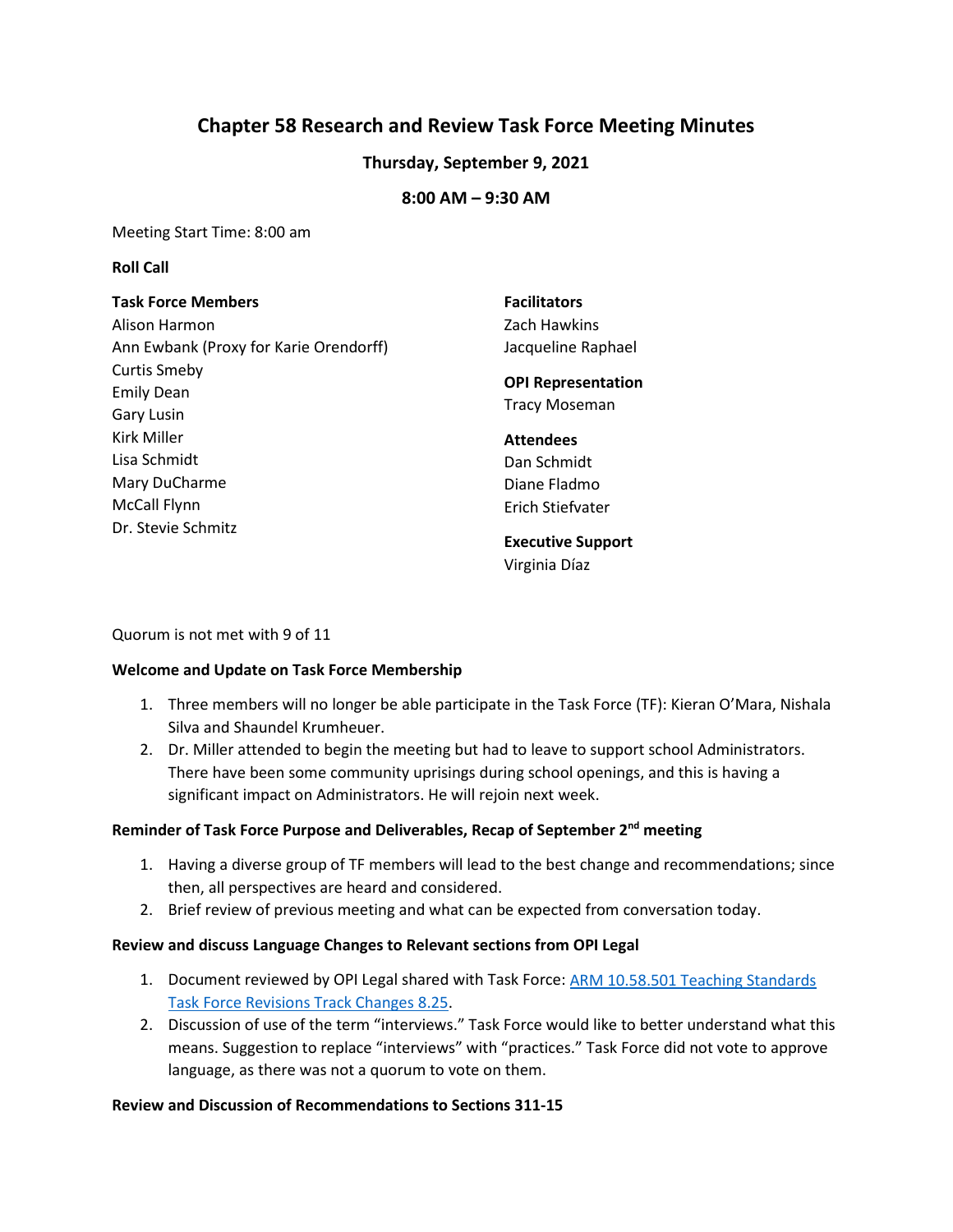- 1. Document with proposed changes to Subsections 311-15: [CH 58 311-15 CAEP](https://docs.google.com/document/d/18dDyu_APvXfLNssWfU2raPeuEdkS8qiXFkwysd5Gbgg/edit)  [recommendations.](https://docs.google.com/document/d/18dDyu_APvXfLNssWfU2raPeuEdkS8qiXFkwysd5Gbgg/edit)
- 2. Agreed to table discussion for a future meeting, as a there was not a quorum to vote on recommendations, and Task Force desired to devote time to looking at Subchapter 6 (next item).

## **Review Survey Results and Comments for Subchapter 6.**

- 1. Document with proposed changes to Subchapter 6 and 7 related to [Professional Educator](https://docs.google.com/document/d/13Xh8DBq_LI1_JEnZXwOaZbpU4fhGDkuQ815tNpKMMuE/edit)  [Program Standards \(PEPPS\).](https://docs.google.com/document/d/13Xh8DBq_LI1_JEnZXwOaZbpU4fhGDkuQ815tNpKMMuE/edit)
- 2. Discussion:
	- a. Stevie Schmitz discussed work on developing proposed changes. Noted there is additional work she wants to do on the document.
	- b. Open discussion.
		- i. Mary DuCharme expressed concern about subsection (c), i.e. candidates as independent contractors, inclusion of assistive technology
		- ii. Anne Ewbank responded noting assistive technology would apply in a different section.
		- iii. Stevie Schmitz noted limits of what can be done in rule around issues with recruitment and retention.
		- iv. Emily Dean reminded TF of work TF adopted on Subchapter 606.
		- v. Gary Lusin asked about how frequently CAEP and other standards are changed, and if language is needed to prompt re-alignment of OPI standards as national standards are changed.
			- 1. Stevie Schmitz noted EPPS are closely tied to CAEP, and that standards are reviewed on a seven-year cycle. Noted that national standards for leadership programs (PSEL-Professional Standards for Educational Leaders) are not provided in ARMs. Desire to crosswalk and infuse PSEL standards in ARM.
			- 2. Ann Ewbank noted that EPPs are already teaching to PSEL.
			- 3. Allison Harmon suggested referencing CAEP and PSEL and other national standards in ARMs instead of periodically cross walking them word for word.
				- a. Stevie Schmitz liked this suggestion, noting for example that EPPS are working to PSEL standards even if they are not provided in PEPPS.
				- b. Mary DuCharme and Ann Ewbank (via chat) also endorsed idea to insert references to other national standards. Ann also suggested adding language in PEPPS to IEFA.
			- 4. Jacqueline Rafael and Zach Hawkins wondered what OPI Legal would say about the idea of allowing for faster review and changes to ARMs as national standards change.
- 3. Stevie Schmitz requested Task Force members review document she presented and communicate with her if they have input or questions for her and the group she is working with.